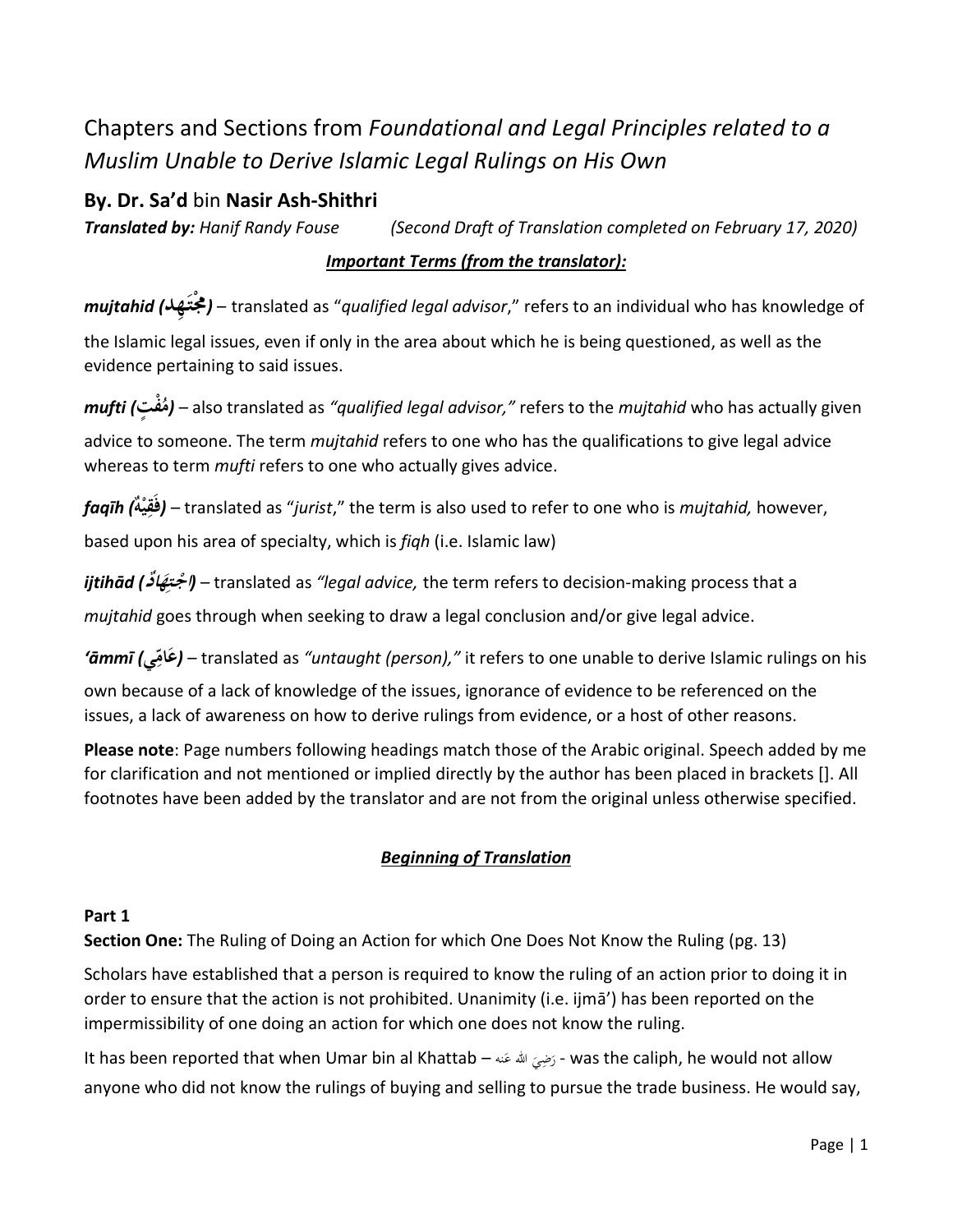"No business transactions will be performed whatsoever except by those who have understanding of the religion."

Scholars have mentioned that if a land is void of any qualified legal advisors and one cannot get in contact with qualified jurists, the untaught must abandoned said land; it is impermissible for him or her to remain there. But this issue has become obsolete in modern times as the means of communication are amply accessible.

**Third Concept:** How to Derive an Islamic Ruling (pg. 16)

If a situation occurs in an individual's life and one wants to know Allah's judgment on the matter, that person can only be in one of two possible circumstances:

1) Either one is a qualified jurist, in which case one will derive the ruling directly from Islamic evidence by way of foundational legal principles.

2) One is not a qualified jurist; in which case he will discover the ruling by asking those of knowledge. Several pieces of evidence indicate that. Among them are the following:

a) Allah, the Exalted, states: {Ask the people of knowledge if you do not know} [Surah an-Nahl 16:43] [Surah al Anbiyā':7].

b) Allah, the Exalted, states: {If only a group of each party did not leave so that they could become learned in their religion so that they could advise their people when they returned; perhaps, they would take heed} [Surah at-Tauba 9:122].

c) The hadith about the hired laborer who asked the people of knowledge, and they gave him a[n incorrect] ruling; the Prophet  $\frac{dx}{dx}$  did not rebuke him for asking.

d) The Prophet's statement  $\frac{46}{35}$ : ((Should not they have asked if they did not know? The cure for ignorance is asking)).

Ash-Shatibi – هللا رمحه - said, "If an untaught person is faced with a religious decision, he has NO religious option, in most instances, but to ask about it."

## **Part 2**

**Section 2:** Who Should the Untaught Ask (pg. 22)

If a situation confronts an unlearned person and he or she wants to know Allah's judgment on the matter through asking someone, he or she should know that not everyone is fit to be asked. There are certain conditions that should be met in the individual whose advice is sought. He should be knowledgeable of overarching, comprehensive Islamic evidence as well as that evidence specific to the issue and able to apply fundamental legal principles to said evidence. Our question, however, is how would an untaught person know if these requisites exist in a person deemed a qualified jurist? Scholars have mentioned various means by which an untaught person would be able to ascertain the suitability of a given legal advisor; among them are the following: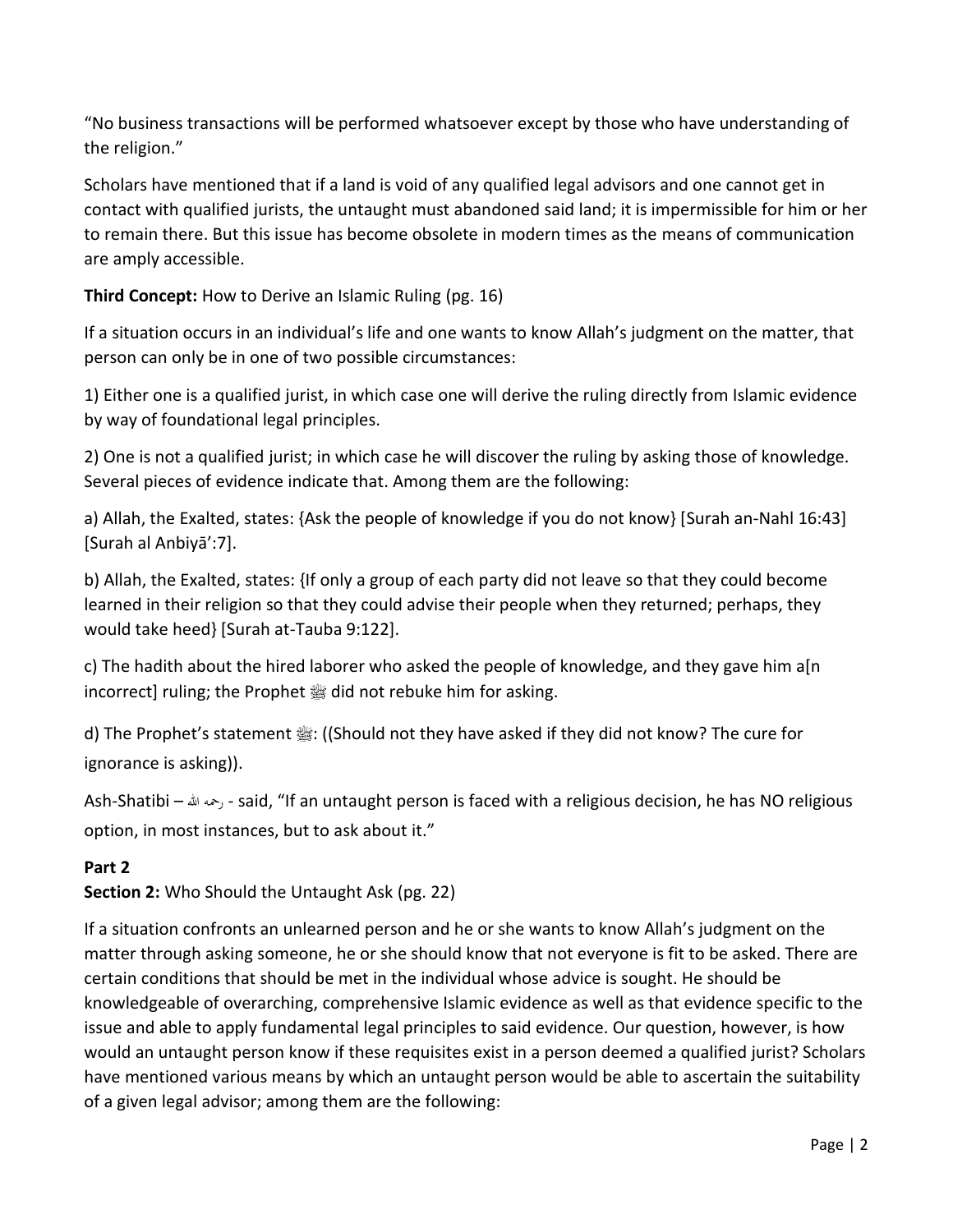1) If he or she already knew the person to be knowledgeable and trustworthy

2) If he or she has seen the person take a position to advise or teach and people accordingly hold that individual in esteem as that would generally indicate his suitability to give legal, Islamic advice. But perhaps this would only be a sure indicator if it was known that no one would or could take the post except a qualified legal advisor; anyone else being automatically disqualified.

3) If someone else indicates to you that the person is qualified, describing the individual as a trustworthy jurist

4) That almost everyone knows among the people that this person is qualified to give legal advice.

5) Other scholars refer back to this person's statements and legal decisions.

If the untaught is not aware of an individual's suitability to give legal advice, then he has not right to ask him. The untaught must feel reassured that this person's legal advice is Allah's judgment to the point that he or she is comfortable with it.

## **Section 3: The Requirement of the Untaught Following the Legal Advice of Qualified Legal Advisor Once Implemented** (pg. 24)

Once the untaught has implemented the legal advice given to him by a qualified legal advisor, the untaught must continue to adhere and act in accordance to the advice given to him. He has no right to forgo the advice given him, seeking advice elsewhere on the same issue. Unanimity has been reported on this principle, unless the person knows for certain the religious advice is in opposition with Islamic evidence.

If the untaught has yet to implement the legal advice given to him by a qualified Islamic jurist [perhaps because he is still inquiring with others or is not completely comfortable with the asked person as a jurist], the untaught person is no required to act in accordance with the legal opinion given him unless he feels that the advice given him coincides with Allah's ruling on the issue; in such an instance, he is required to act in accordance with the legal advice given him.

## **Section 4: Recourse for When the Legal Opinion of the Initial Advisor One Asks Changes** (pg. 25)

If a qualified legal advisor gives advice on an issue requiring legal advice [i.e. an issue of non-unanimity] and then the legal opinion of said advisor changes, what should the untaught do [i.e. in this instance]? Should he continue to implement the initial advice given to him or follow the advisors more recent legal opinion? This situation has to possible circumstances:

1) He has already acted on the advice given to him initially; in this instance, it is permissible for the untaught to continue to follow the initial advice and he is not required to follow the more recent opinion. An established legal principle asserts that legal advice does not become obsolete due to the presence of [contradictory] legal advice just as a judge's verdict does not become obsolete if the judge's opinion changes.

2) If, however, he has not acted on the initial legal advice, then he should follow the more recent legal opinion as opposed to the previous one.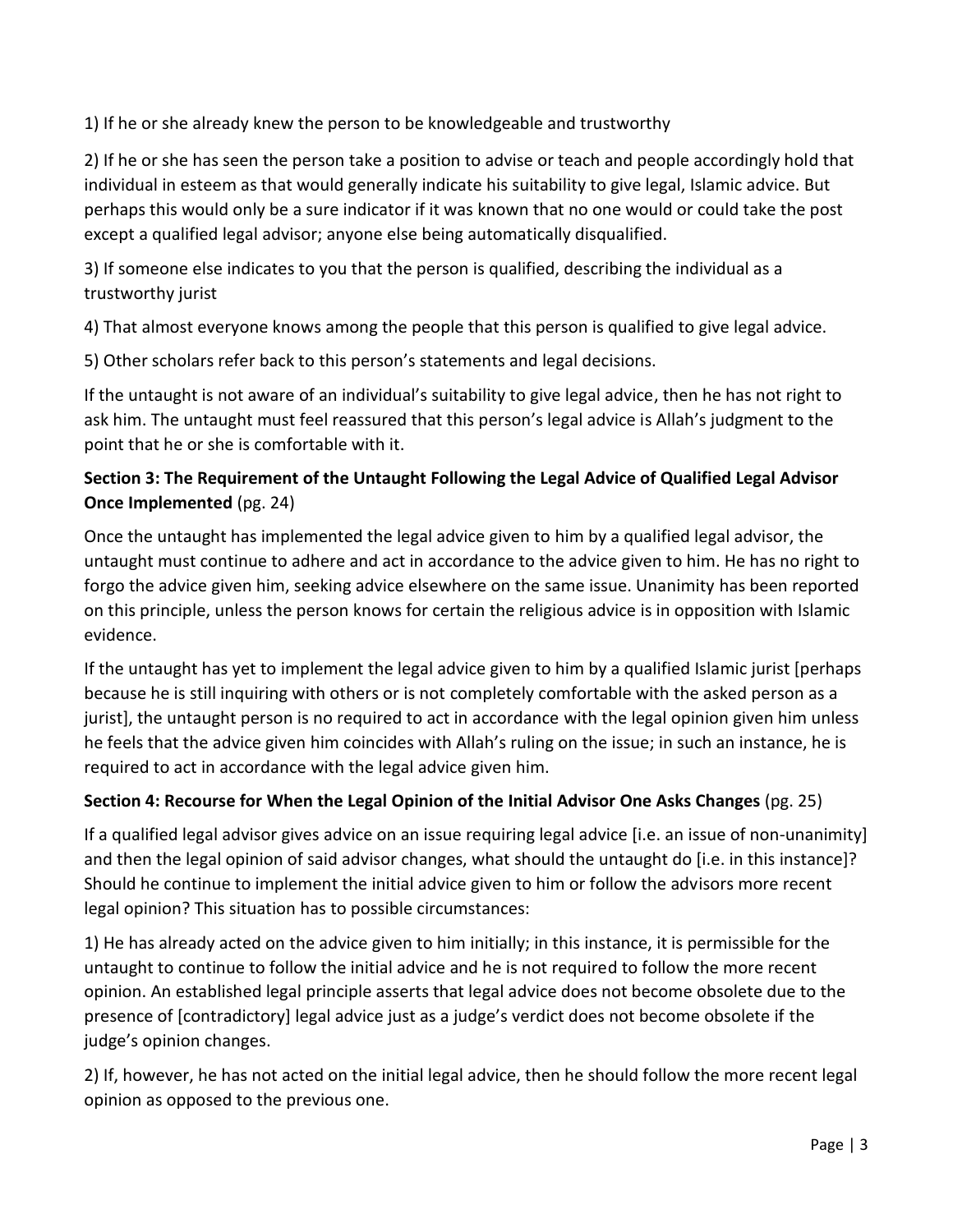#### **Section 5: Recourse for the Untaught in the Present of Differing Legal Advisors** (pg. 26)

If the untaught seeks legal advice from a number of qualified legal advisors and they differ, then the untaught himself must identify the soundest opinion to follow based upon the knowledge<sup>1</sup> and godconsciousness [i.e. of the legal advisor]. Practically speaking, no distinction exists between their opinions except in regard to that [i.e. their knowledge and piety]. It makes more sense that the person who has more knowledge and fears Allah more would be more accurate. It is not then permissible for him [i.e. the untaught person] to contradict what appears to be more reasonably correct.

The other reason [i.e. why this choice must be made by the untaught] is because one of the purported opinions has to be inaccurate as the truth only exists in one of their opinions. The opinions that the untaught has heard are contradictory to him; consequently, he must follow the more accurate opinion based upon the knowledge and god-consciousness [i.e. of the legal advisor] just as any qualified legal advisor must follow the strongest evidence.

The untaught is required to follow and implement Allah's religion, but he has no access to doing so except by [following] the opinion of a qualified legal advisor. Accordingly, if the opinions of qualified legal advisors vary, the untaught is required to implement what he believes is most in line with Allah's religion, regardless of whether he draws that conclusion via the greater number of qualified legal advisors that hold the same opinion, the fact that it is the view held by the more qualified among those holding different viewpoints, or Islamic evidence [i.e. seeming to support the opinion he has heard].

#### **Section 6: Whose Advice the Untaught Should Seek in the Presence of Various Legal Advisors** (pg. 27)

The vast majority of scholars hold that the untaught may ask any qualified legal advisor and act in accordance with the legal opinion given him when various legal advisors exist. They make no difference as to whether one advisor is better than the other [i.e. as long as he is qualified]. They cite the following as evidence:

Allah, the Exalted, states: {Ask the people of knowledge if you do not know} [Surah an-Nahl 16:43]

A qualified legal advisor [i.e. as long as he is qualified] is considered from the people of knowledge, regardless if there are other more qualified. As a result, it is permissible to ask either.

There is also unanimity among scholars of the past that qualified jurists of lesser degree could give legal verdicts in the presence of those more knowledgeable. Well-known incidents of such have

however, seems to indicate that the word for knowledge "علم "is what was intended. This is supported

by the fact that further down, on the same page, the qualities are repeated and the text reads: " ـمْـل ع ِ

وورَع" as opposed to "جَمَعَل وورَع» leading the translator to believe that the printing of",عَمَل وورَع " here is  $\overline{a}$ َ َ  $\overline{a}$ َ َ most likely a typographical error by the publishing company, and Allah knows best.

<sup>1</sup> ) **Translator's note:** In the Arabic text, the word for action "عمل", was used here. The context,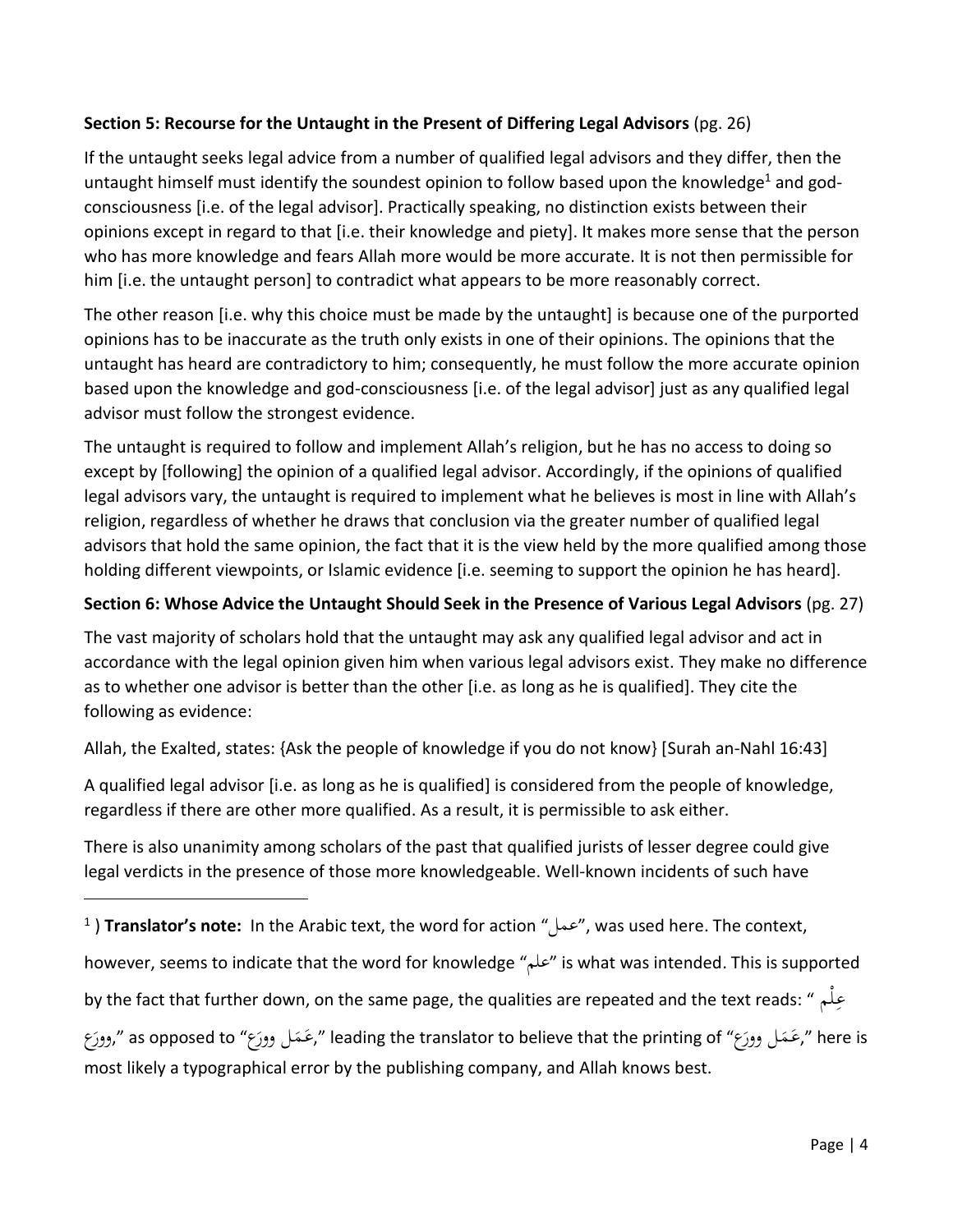happened repeatedly throughout history without criticism, indicating unanimity on the permissibility of asking someone qualified, though of a lesser rank, though one more qualified is accessible.

Scholars also assert that doing so [i.e. asking anyone qualified] is permissible because the untaught himself may not be able to identify the more appropriate to ask because of his own unawareness as deciding on the most qualified to ask among available options itself requires an ability to distinguish among options and a certain level of awareness [i.e. of those options].

Other scholars have criticized this line of reasoning, however, as they state that the most qualified among various scholars may become clear to even an untaught person based on word-of-mouth, other scholars seeking said scholar's advice, the number of people who ask a specific qualified legal advisor, or other scholars giving preference for a particular scholar themselves.<sup>2</sup>

#### **Section 7: When the Untaught Cannot Find a Qualified Legal Advisor to Ask** (pg. 28)

Scholars differ as to the recourse of the untaught when he cannot find a qualified legal advisor; the following are their opinions on the matter:

1) Some say that the ruling is the same as it was prior to the Islamic ruling being applied<sup>3</sup>

2) Some say the person should, as a qualified legal advisor would, choose what seems most accurate

3) Others say the person should fear Allah as much as possible

The issue itself is almost non-existent in present times due to the prevalence of means and instruments of communication. For example, someone in America or Britain can connect to scholars in the Kingdom of Saudi Arabia, speaking to one another in real time. Praise be to Allah who established these means by which to facilitate obedience to Him.

## **Section 8: Blind following the Legal Advice of One Indifferent about His Legal Opinions<sup>4</sup>** (pg. 29)

If an untaught person knows a particular qualified legal advisor to be unconcerned with advice he gives, it is impermissible for the untaught to follows that advisor's opinion. The only reason why the

<sup>2</sup> ) **Translator's note:** Here, it is important to note the discussion is not about the permissibility of asking someone less qualified than someone else, though qualified himself. The discussion is simply on the validity of claiming that the untaught may not have a means of knowing who is most qualified due to the lack of awareness and ability to distinguish between qualified legal advisors on the part of the untaught. The assertion here is that there are more means to knowing who is the most qualified among legal advisors than simply being able to distinguish among options and having a level of awareness of option; word-of-mouth and volume of questioners are deemed strong indicators as well. 3 ) **Translator's note:** This is pertaining to issues that are not clear and require a question in order to know the Islamic ruling. As for what is clearly mandatory or clearly impermissible, the author in no way, shape, or form intends that if an untaught person has no one qualified to ask that the impermissible suddenly becomes permissible. We ask Allah to help us to fear Him as He deserves.

<sup>4</sup> ) **Translator's note:** the Arabic term used is *mutasāhil*, which the author explains in a footnote as meaning: giving a legal opinion without thoroughly researching the issue or giving it due consideration.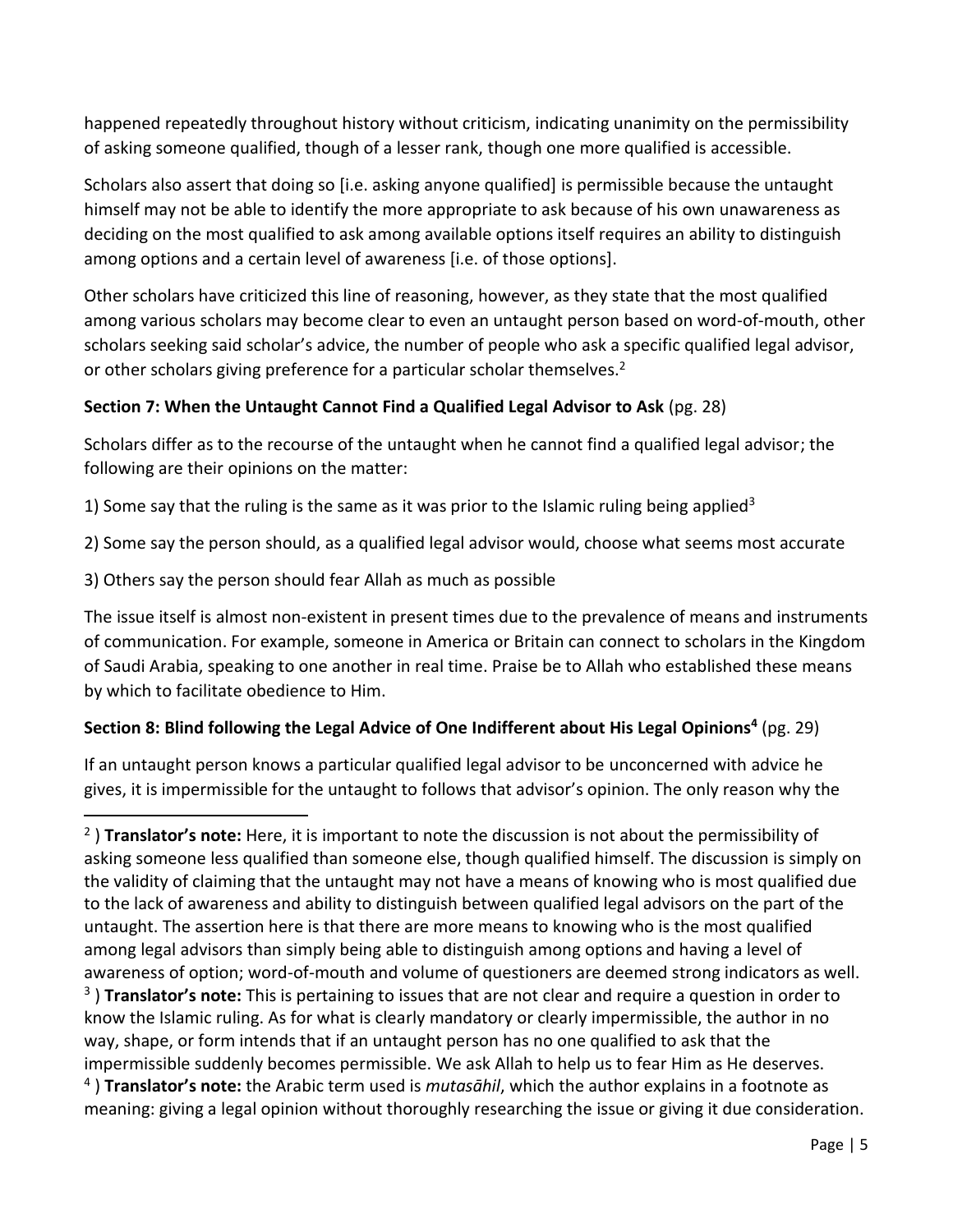untaught is [supposed to be] implementing the advice of a qualified legal advisor is because he believes that the advice he is giving is in accordance with the rulings of Islam. Accordingly, if a person is known to be indifferent in the advice he gives, then the untaught should draw the conclusion that this person's advice is most likely not in accordance with Islam's rulings. Consequently, the sole reason requiring him to implement the advice given him is non-existent<sup>5</sup>.

#### **Section 9: Pursuing/ Seeking out Concessions** (pg. 30)

Scholars have mentioned unanimity on the impermissibility of the untaught pursuing concessions, meaning any time he finds a concession in the opinions of one of the scholars of his time, he implements it. Many scholars have labeled a person who does such as immoral, specifically for his pursuit of concessions, **as there is no Muslim scholars who holds that all concessions are permissible to take**. A scholar may allow for a concession in one instance but does not allow for it in another. This is evidenced by text written on avoiding [the implementation of] the [known] mistakes of a scholar.

This is also indicated by textual evidence encouraging an individual to practice cautiousness regarding his religion, among such evidence is the statement of the Prophet  $\frac{m}{25}$ : ((The permissible is clear as the impermissible is clear; between them, however, are obscure issues that many people are unsure about. Whoever stays clear of the obscure has safeguarded both his religiosity and honor))<sup>6</sup>. Similar, as well, is his statement  $\frac{160}{25}$ : ((Leave what makes you suspicious and uncomfortable for what does not make you suspicious or uncomfortable)).<sup>7</sup>

## **Section 10: The Untaught following a** *Madhhab* **(i.e. Established Islamic Legal School)** (pg. 31)

An untaught person is not required to follow a particular *madhhab* regarding its standard regulations and concessions. The majority of scholars deem an untaught person doing so as impermissible because as an untaught person, he does not understand the wordage and terminology used by the madhhab. What is required of him is to ask a qualified contemporary legal advisor.

One may argue that books attributed to particular *madhhabs* are still being written presently regarding Islamic legal regulations. There are books written by jurists of the Hanafi, Maliki, Shafi'i and Hanbali *madhhabs*. What is the point of their being authored people are not required to follow them?

<sup>5</sup> ) **Translator's note:** Call to mind that the opinion of a qualified legal advisor is NOT evidence in Islam. As such, it is impermissible to follow anyone's opinion and he knows the truth himself. The reason why asking a qualified legal advisor is allowed is because the untaught does not have the ability to look at the evidence himself and know what the truth is. Therefore, he is required to ask someone he deems knowledgeable, trustworthy and god-fearing to tell him the truth. If there is doubt as to whether or not what the advisor says agrees with Islam, the advice CANNOT be taken.

 $^6$  ) Hadith #6 of the 40 Hadith of Imam an-Nawawi

 $\sigma$ ) Hadith #11 of the 40 Hadith of Imam an-Nawawi